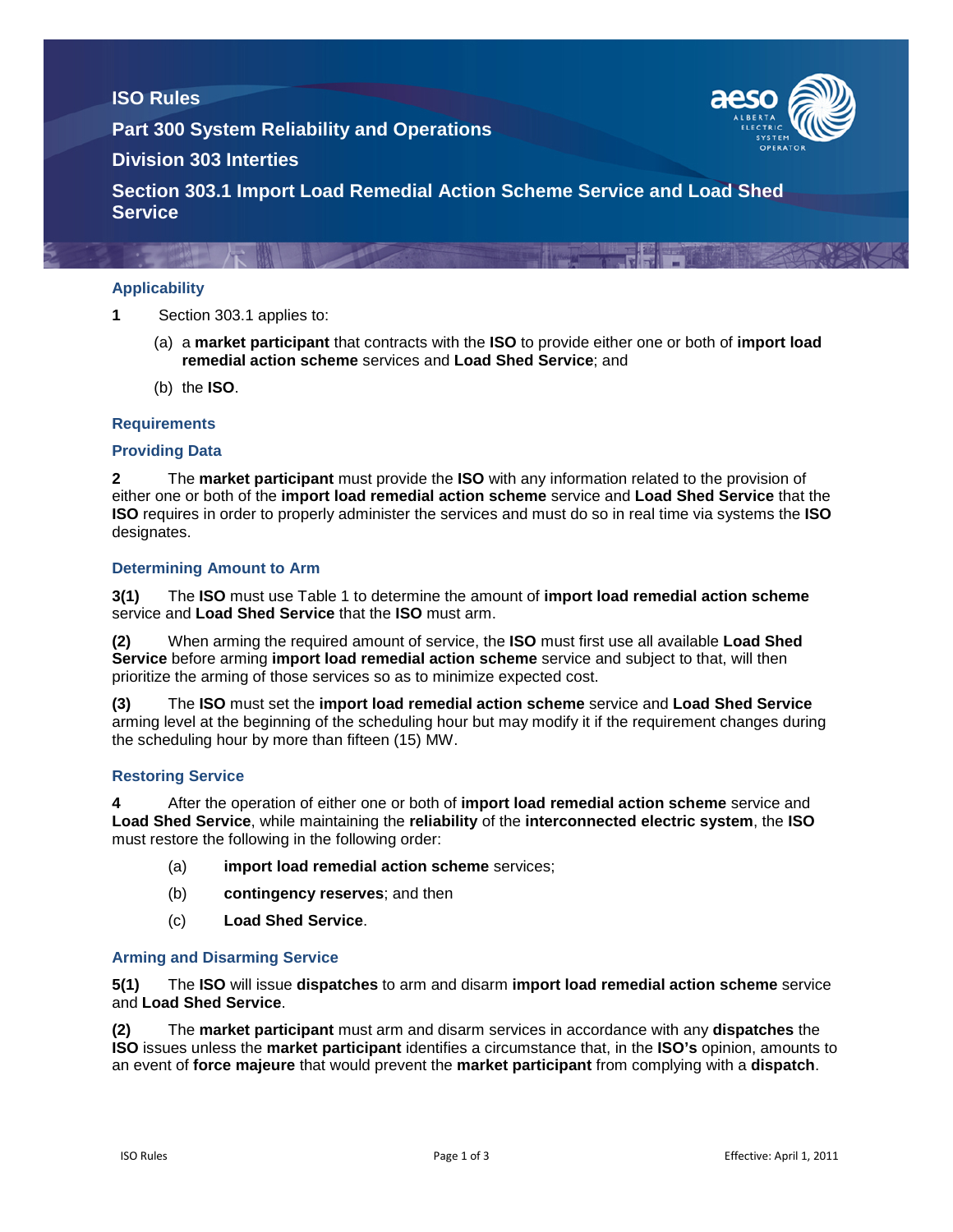## **ISO Rules**

**Part 300 System Reliability and Operations**



## **Division 303 Interties**

**Section 303.1 Import Load Remedial Action Scheme Service and Load Shed Service**

## **Determining the Alberta Internal Load Range**

**6** If the estimated **Alberta Internal Load** falls right on, or very close to, the boundary of one of the ranges outlined in Table 1, the **ISO** will use the lower **Alberta Internal Load** range to determine the amount of **import load remedial action scheme** service and **Load Shed Service** to arm during the hour that the **Alberta Internal Load** is expected to be at, or near, the boundary.

### **Curtailing Import during the Scheduling Hour**

**7** If there is insufficient **import load remedial action scheme** service and **Load Shed Service** due to the unavailability of those services, the **ISO** must adjust the import transfer level to the level corresponding to the required amount in Table 1.

### **Restoring Service**

**8** The **market participant** must not restore **import load remedial action scheme** service or **Load Shed Service** that has been tripped until the earlier of one (1) hour after tripping or the **ISO** authorizing such restoration.

#### **No Double-Counting**

**9** The **market participant** must not use the MWs it uses to provide either **import load remedial action scheme** services or **Load Shed Service** under this section of the **ISO rules** to also simultaneously provide **ancillary services** under any other section of the **ISO rules** or under any contract.

### **Fortis**

**10** Fortis Alberta Inc. is obliged to provide **import load remedial action scheme** service in accordance with direction the **ISO** gives and in accordance with its **import load remedial action scheme** agreement with the **ISO** until such time as the service is no longer required.

#### **Revision History**

**Effective Description**

yyyy/mm/dd

### **Appendices**

Table 1 - Minimum amount of combined **import load remedial action scheme** and **load shed service** requirement based on import schedule and **Alberta Internal Load**.